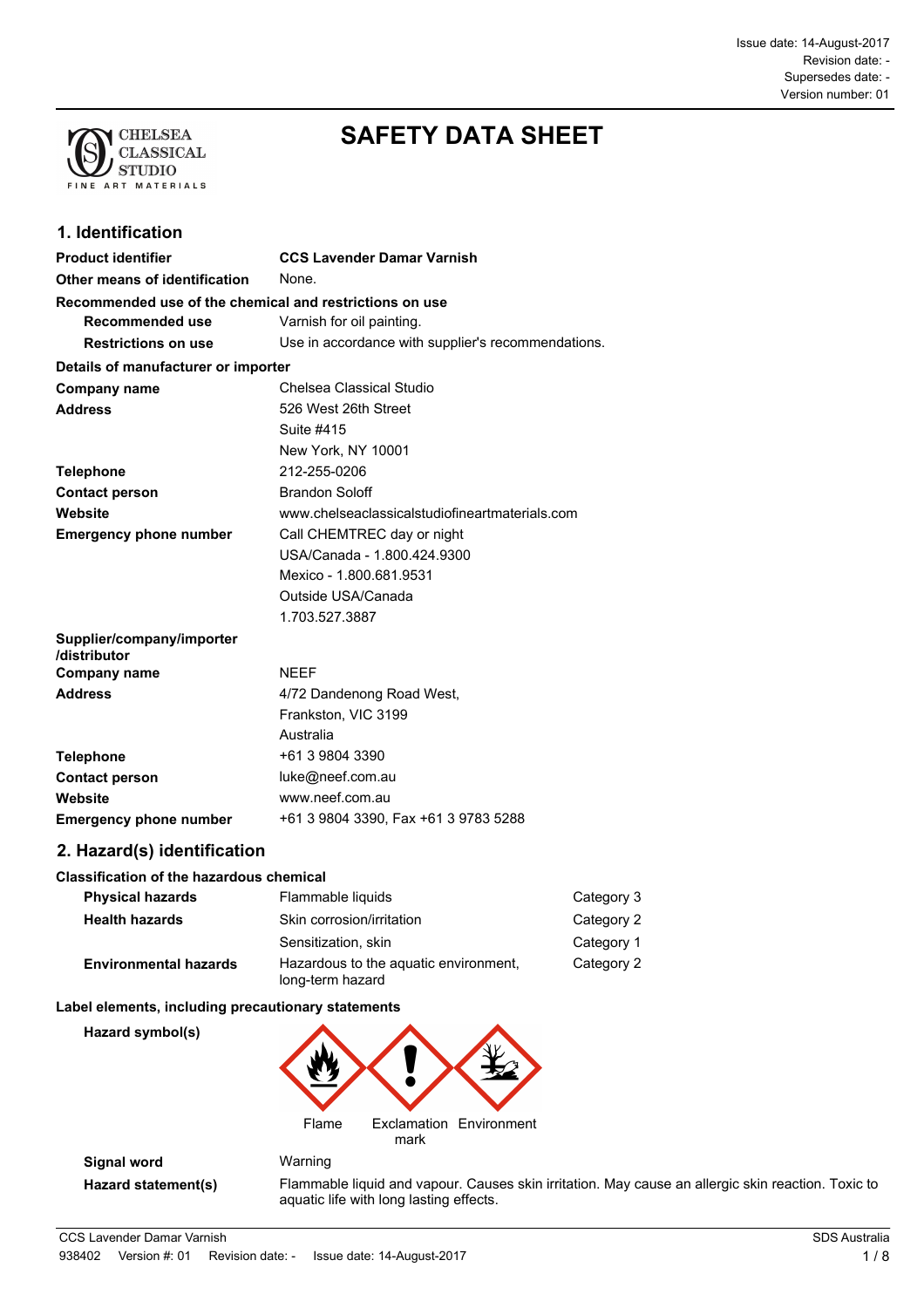| <b>Precautionary statement(s)</b>                      |                                                                                                                                                                                                                                                                                                                                                                                                                                                                                                                                                            |
|--------------------------------------------------------|------------------------------------------------------------------------------------------------------------------------------------------------------------------------------------------------------------------------------------------------------------------------------------------------------------------------------------------------------------------------------------------------------------------------------------------------------------------------------------------------------------------------------------------------------------|
| <b>Prevention</b>                                      | Keep away from heat/sparks/open flames/hot surfaces. No smoking. Keep container tightly<br>closed. Ground/bond container and receiving equipment. Use explosion-proof<br>electrical/ventilating/lighting equipment. Use only non-sparking tools. Take precautionary<br>measures against static discharge. Wear protective gloves/protective clothing/eye protection/face<br>protection. Wash thoroughly after handling. Avoid breathing vapours. Contaminated work clothing<br>must not be allowed out of the workplace. Avoid release to the environment. |
| <b>Response</b>                                        | IF ON SKIN (or hair): Remove/Take off immediately all contaminated clothing. Rinse skin with<br>water/shower. If skin irritation or rash occurs: Get medical advice/attention. Take off contaminated<br>clothing and wash before reuse. In case of fire: Use appropriate media for extinction. Collect<br>spillage.                                                                                                                                                                                                                                        |
| <b>Storage</b>                                         | Store in a well-ventilated place. Keep cool.                                                                                                                                                                                                                                                                                                                                                                                                                                                                                                               |
| <b>Disposal</b>                                        | Dispose of contents/container in accordance with local/regional/national/international regulations.                                                                                                                                                                                                                                                                                                                                                                                                                                                        |
| Other hazards which do not<br>result in classification | None known.                                                                                                                                                                                                                                                                                                                                                                                                                                                                                                                                                |
| <b>Supplemental information</b>                        | None.                                                                                                                                                                                                                                                                                                                                                                                                                                                                                                                                                      |

### **3. Composition/information on ingredients**

#### **Mixture CAS number and other** Concentration of **ingredients Identity of chemical ingredients** 55 - 65 **unique identifiers** Lavender Spike Oil 8016-78-2 All concentrations are in percent by weight unless ingredient is a gas. Gas concentrations are in percent by volume. **Composition comments 4. First-aid measures Description of necessary first aid measures Inhalation** Move to fresh air. Call a physician if symptoms develop or persist. Take off immediately all contaminated clothing. If skin rash or an allergic skin reaction develops, get medical attention. Rinse skin with water/shower. Wash contaminated clothing before reuse. **Skin contact** Immediately flush eyes with plenty of water for at least 15 minutes. Remove contact lenses, if present and easy to do. Get medical attention if irritation develops and persists. **Eye contact Ingestion Rinse mouth. Get medical attention if symptoms occur.** Ensure that medical personnel are aware of the material(s) involved, and take precautions to protect themselves. **Personal protection for first-aid responders** Direct contact with eyes may cause temporary irritation. Skin irritation. May cause redness and pain. Sensitisation. **Symptoms caused by exposure** Provide general supportive measures and treat symptomatically. Thermal burns: Flush with water immediately. While flushing, remove clothes which do not adhere to affected area. Call an ambulance. Continue flushing during transport to hospital. Keep victim under observation. **Medical attention and special treatment 5. Fire-fighting measures Extinguishing media Suitable extinguishing** Water fog. Foam. Dry chemical powder. Carbon dioxide (CO2). **media Unsuitable extinguishing** Do not use water jet as an extinguisher, as this will spread the fire. **media Specific hazards arising from** By heating and fire, toxic vapours/gases may be formed. **the chemical Special protective equipment** Self-contained breathing apparatus and full protective clothing must be worn in case of fire. **and precautions for fire fighters** In case of fire and/or explosion do not breathe fumes. Move containers from fire area if you can do so without risk. **Fire fighting equipment/instructions Hazchem Code** 3Y **General fire hazards** Flammable liquid and vapour.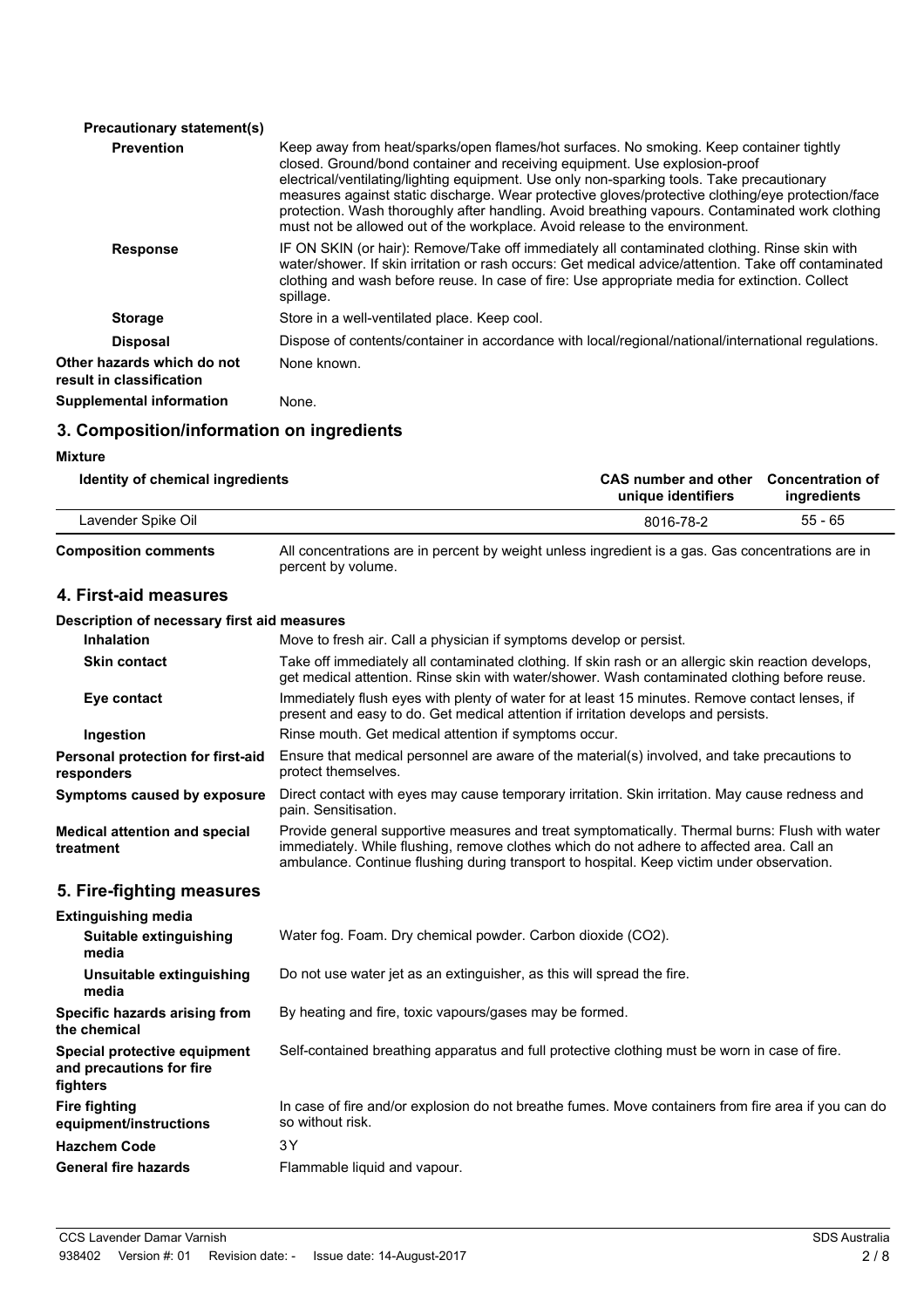#### **6. Accidental release measures**

|                                                                 | Personal precautions, protective equipment and emergency procedures                                                                                                                                                                                                                                                                                                                                                                                                                                                                                |  |
|-----------------------------------------------------------------|----------------------------------------------------------------------------------------------------------------------------------------------------------------------------------------------------------------------------------------------------------------------------------------------------------------------------------------------------------------------------------------------------------------------------------------------------------------------------------------------------------------------------------------------------|--|
| For non-emergency<br>personnel                                  | Keep unnecessary personnel away. Eliminate all ignition sources (no smoking, flares, sparks, or<br>flames in immediate area). Ventilate closed spaces before entering them. Local authorities should<br>be advised if significant spillages cannot be contained. For personal protection, see section 8 of<br>the SDS.                                                                                                                                                                                                                             |  |
| For emergency responders                                        | Wear appropriate protective equipment and clothing during clean-up.                                                                                                                                                                                                                                                                                                                                                                                                                                                                                |  |
| <b>Environmental precautions</b>                                | Avoid discharge into drains, water courses or onto the ground.                                                                                                                                                                                                                                                                                                                                                                                                                                                                                     |  |
| <b>Methods and materials for</b><br>containment and cleaning up | Keep combustibles (wood, paper, oil etc) away from spilled material. Take precautionary measures<br>against static discharge. Use only non-sparking tools.                                                                                                                                                                                                                                                                                                                                                                                         |  |
|                                                                 | Large Spills: Stop the flow of material, if this is without risk. Dike the spilled material, where this is<br>possible. Use a non-combustible material like vermiculite, sand or earth to soak up the product<br>and place into a container for later disposal. Following product recovery, flush area with water.                                                                                                                                                                                                                                 |  |
|                                                                 | Small Spills: Absorb with earth, sand or other non-combustible material and transfer to containers<br>for later disposal. Clean surface thoroughly to remove residual contamination.                                                                                                                                                                                                                                                                                                                                                               |  |
|                                                                 | Never return spills to original containers for re-use. For waste disposal, see section 13 of the SDS.                                                                                                                                                                                                                                                                                                                                                                                                                                              |  |
| 7. Handling and storage                                         |                                                                                                                                                                                                                                                                                                                                                                                                                                                                                                                                                    |  |
| <b>Precautions for safe handling</b>                            | Do not handle, store or open near an open flame, sources of heat or sources of ignition. Protect<br>material from direct sunlight. When using do not smoke. Explosion-proof general and local exhaust<br>ventilation. Take precautionary measures against static discharges. All equipment used when<br>handling the product must be grounded. Use non-sparking tools and explosion-proof equipment.<br>Avoid contact with eyes, skin, and clothing. Wear appropriate personal protective equipment.<br>Observe good industrial hygiene practices. |  |
| Conditions for safe storage,<br>including any incompatibilities | Keep away from heat, sparks and open flame. Store in a cool, dry place out of direct sunlight.<br>Store in original tightly closed container. Store in a well-ventilated place. Store away from<br>incompatible materials (see section 10 of the SDS).                                                                                                                                                                                                                                                                                             |  |
| 8. Exposure controls and personal protection                    |                                                                                                                                                                                                                                                                                                                                                                                                                                                                                                                                                    |  |
| <b>Control parameters</b>                                       | Follow standard monitoring procedures.                                                                                                                                                                                                                                                                                                                                                                                                                                                                                                             |  |
| <b>Occupational exposure limits</b>                             | No exposure limits noted for ingredient(s).                                                                                                                                                                                                                                                                                                                                                                                                                                                                                                        |  |
| <b>Biological limit values</b>                                  | No biological exposure limits noted for the ingredient(s).                                                                                                                                                                                                                                                                                                                                                                                                                                                                                         |  |
| <b>Exposure guidelines</b>                                      | No exposure standards allocated.                                                                                                                                                                                                                                                                                                                                                                                                                                                                                                                   |  |

Explosion-proof general and local exhaust ventilation. Good general ventilation (typically 10 air changes per hour) should be used. Ventilation rates should be matched to conditions. If applicable, use process enclosures, local exhaust ventilation, or other engineering controls to maintain airborne levels below recommended exposure limits. If exposure limits have not been established, maintain airborne levels to an acceptable level. **Appropriate engineering controls**

**Individual protection measures, for example personal protective equipment (PPE) Eye/face protection** Face shield is recommended. Wear safety glasses with side shields (or goggles). **Skin protection Hand protection** Wear appropriate chemical resistant gloves. **Other** Wear appropriate chemical resistant clothing. Use of an impervious apron is recommended. If engineering controls do not maintain airborne concentrations below recommended exposure limits (where applicable) or to an acceptable level (in countries where exposure limits have not been established), an approved respirator must be worn. **Respiratory protection Thermal hazards** Wear appropriate thermal protective clothing, when necessary. Always observe good personal hygiene measures, such as washing after handling the material and before eating, drinking, and/or smoking. Routinely wash work clothing and protective equipment to remove contaminants. **Hygiene measures**

#### **9. Physical and chemical properties**

| Appearance            |                |
|-----------------------|----------------|
| <b>Physical state</b> | Liguid.        |
| Form                  | Liguid.        |
| Colour                | Not available. |
|                       |                |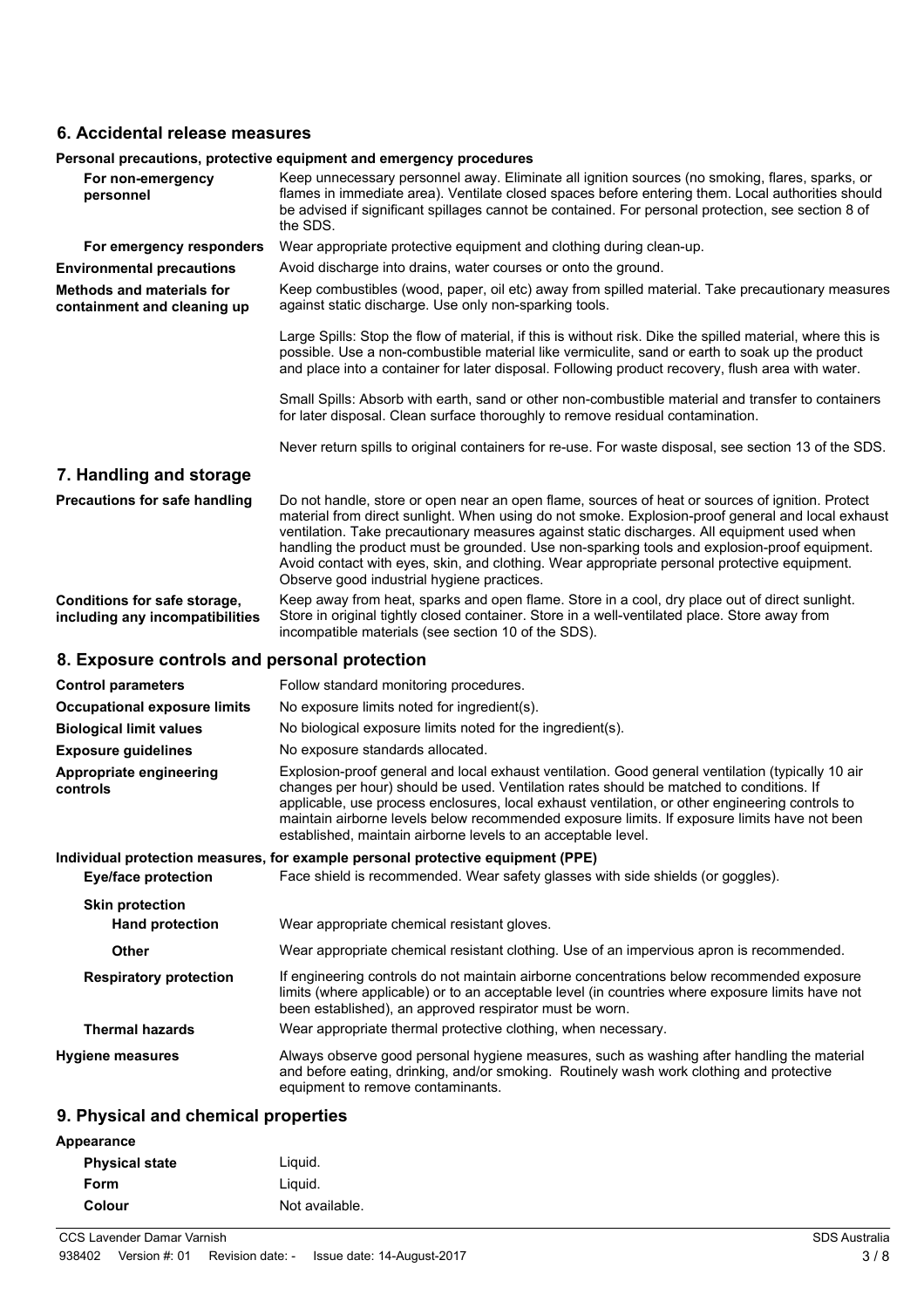| Odour                                             | Not available.                                                                                |
|---------------------------------------------------|-----------------------------------------------------------------------------------------------|
| <b>Odour threshold</b>                            | Not available.                                                                                |
| рH                                                | Not available.                                                                                |
| Melting point/freezing point                      | Not available.                                                                                |
| Initial boiling point and boiling<br>range        | Not available.                                                                                |
| <b>Flash point</b>                                | 56.0 °C (132.8 °F)                                                                            |
| <b>Evaporation rate</b>                           | Not available.                                                                                |
| Flammability (solid, gas)                         | Not applicable.                                                                               |
| Upper/lower flammability or explosive limits      |                                                                                               |
| <b>Flammability limit - lower</b><br>(%)          | Not available.                                                                                |
| <b>Flammability limit - upper</b><br>(%)          | Not available.                                                                                |
| Vapour pressure                                   | Not available.                                                                                |
| <b>Vapour density</b>                             | Not available.                                                                                |
| <b>Relative density</b>                           | Not available.                                                                                |
| Solubility(ies)                                   |                                                                                               |
| Solubility (water)                                | Not available.                                                                                |
| <b>Partition coefficient</b><br>(n-octanol/water) | Not available.                                                                                |
| <b>Auto-ignition temperature</b>                  | Not available.                                                                                |
| <b>Decomposition temperature</b>                  | Not available.                                                                                |
| <b>Viscosity</b>                                  | Not available.                                                                                |
| Other physical and chemical parameters            |                                                                                               |
| <b>Explosive properties</b>                       | Not explosive.                                                                                |
| <b>Oxidising properties</b>                       | Not oxidising.                                                                                |
| 10. Stability and reactivity                      |                                                                                               |
| Reactivity                                        | The product is stable and non-reactive under normal conditions of use, storage and transport. |
| <b>Chemical stability</b>                         | Material is stable under normal conditions.                                                   |
| <b>Possibility of hazardous</b><br>reactions      | No dangerous reaction known under conditions of normal use.                                   |

| <b>Conditions to avoid</b>                 | Avoid heat, sparks, open flames and other ignition sources. Contact with incompatible materials. |
|--------------------------------------------|--------------------------------------------------------------------------------------------------|
| Incompatible materials                     | Strong oxidising agents.                                                                         |
| <b>Hazardous decomposition</b><br>products | No hazardous decomposition products are known.                                                   |

# **11. Toxicological information**

#### **Information on possible routes of exposure**

| <b>Inhalation</b>                        | In high concentrations, vapours may irritate throat and respiratory system and cause coughing.                          |
|------------------------------------------|-------------------------------------------------------------------------------------------------------------------------|
| <b>Skin contact</b>                      | Causes skin irritation.                                                                                                 |
| Eye contact                              | Direct contact with eyes may cause temporary irritation.                                                                |
| Ingestion                                | Expected to be a low ingestion hazard.                                                                                  |
| Symptoms related to exposure             | Skin irritation. Direct contact with eyes may cause temporary irritation. May cause redness and<br>pain. Sensitisation. |
| <b>Acute toxicity</b>                    | May cause discomfort if swallowed.                                                                                      |
| <b>Skin corrosion/irritation</b>         | Causes skin irritation.                                                                                                 |
| Serious eye damage/irritation            | Direct contact with eyes may cause temporary irritation.                                                                |
| <b>Respiratory or skin sensitisation</b> |                                                                                                                         |
| <b>Respiratory sensitisation</b>         | Not a respiratory sensitiser.                                                                                           |
| <b>Skin sensitisation</b>                | May cause allergic skin reaction.                                                                                       |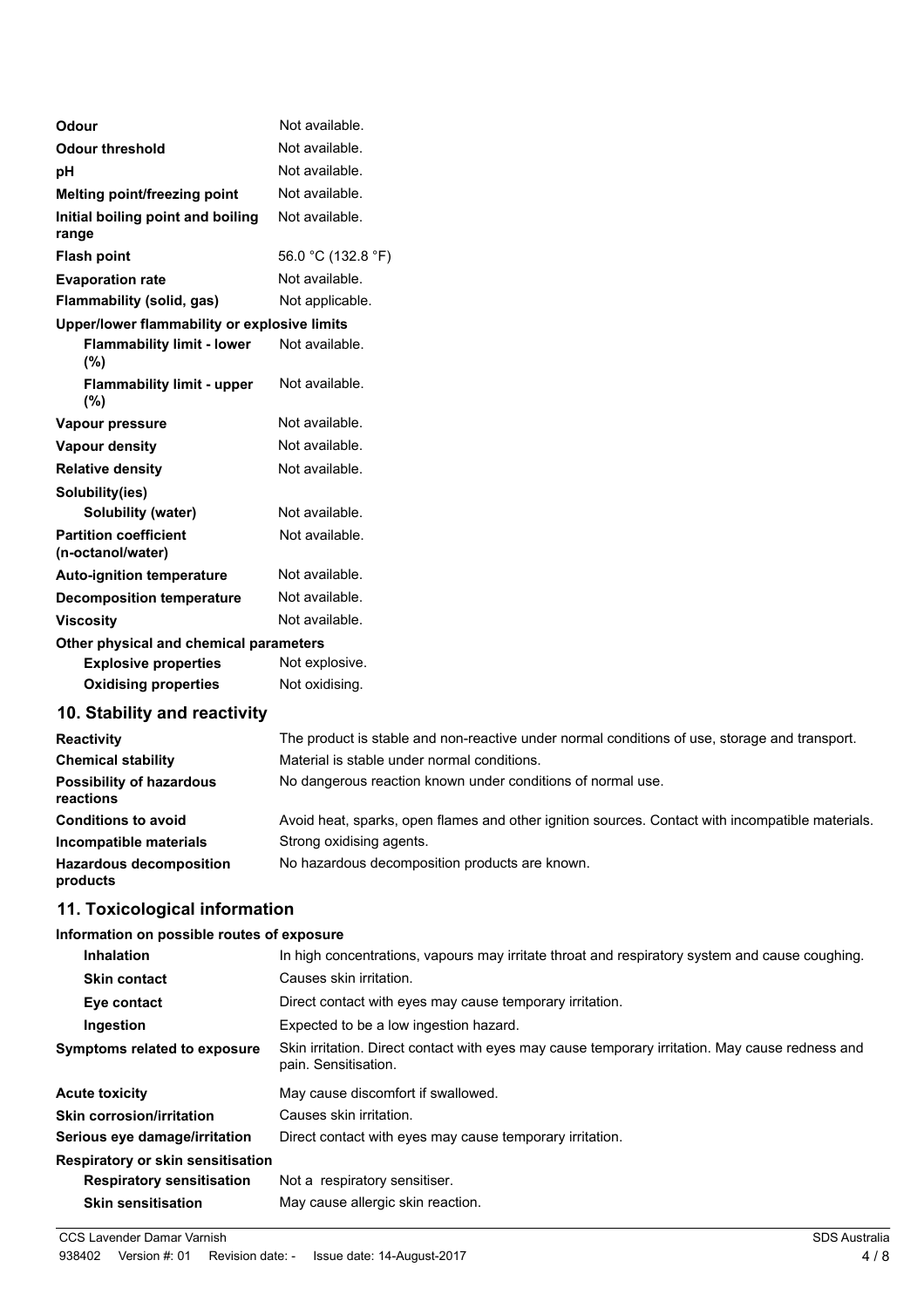| Germ cell mutagenicity                                       | No data available to indicate product or any components present at greater than 0.1% are<br>mutagenic or genotoxic. |
|--------------------------------------------------------------|---------------------------------------------------------------------------------------------------------------------|
| Carcinogenicity                                              | Not classifiable as to carcinogenicity to humans.                                                                   |
| <b>Reproductive toxicity</b>                                 | This product is not expected to cause reproductive or developmental effects.                                        |
| <b>Specific target organ toxicity -</b><br>single exposure   | Not classified.                                                                                                     |
| <b>Specific target organ toxicity -</b><br>repeated exposure | Not classified.                                                                                                     |
| <b>Aspiration hazard</b>                                     | Not an aspiration hazard.                                                                                           |
| <b>Chronic effects</b>                                       | No data available.                                                                                                  |
| <b>Other information</b>                                     | No other specific acute or chronic health impact noted.                                                             |

# **12. Ecological information**

| <b>Ecotoxicity</b>               | Toxic to aguatic life with long lasting effects.                                                                                                                                           |
|----------------------------------|--------------------------------------------------------------------------------------------------------------------------------------------------------------------------------------------|
| Persistence and degradability    | The product is readily biodegradable in water.                                                                                                                                             |
| <b>Bioaccumulative potential</b> | No data available.                                                                                                                                                                         |
| Mobility in soil                 | No data available for this product.                                                                                                                                                        |
| Other adverse effects            | No other adverse environmental effects (e.g. ozone depletion, photochemical ozone creation<br>potential, endocrine disruption, global warming potential) are expected from this component. |

# **13. Disposal considerations**

| <b>Disposal methods</b> | Collect and reclaim or dispose in sealed containers at licensed waste disposal site. Dispose of<br>contents/container in accordance with local/regional/national/international regulations.                            |
|-------------------------|------------------------------------------------------------------------------------------------------------------------------------------------------------------------------------------------------------------------|
| <b>Residual waste</b>   | Dispose of in accordance with local regulations. Empty containers or liners may retain some<br>product residues. This material and its container must be disposed of in a safe manner (see:<br>Disposal instructions). |
| Contaminated packaging  | Since emptied containers may retain product residue, follow label warnings even after container is<br>emptied. Empty containers should be taken to an approved waste handling site for recycling or<br>disposal.       |

# **14. Transport information**

#### **ADG**

| <b>UN number</b>                  | 1263  |
|-----------------------------------|-------|
| UN proper shipping name           | Paint |
| <b>Transport hazard class(es)</b> |       |
| Class                             | 3     |
| <b>Subsidiary risk</b>            |       |
| Packing group                     | Ш     |
| <b>Environmental hazards</b>      | Yes   |
| <b>Hazchem Code</b>               | •3Y   |

**Special precautions for user** Read safety instructions, SDS and emergency procedures before handling.

Australian Special Provision AU01 applies. Environmentally Hazardous Substances meeting the descriptions of UN3077 or UN3082 are not subject to this Code when transported by road or rail in; (a) packagings that do not incorporate a receptacle exceeding 500 kg(L); or (b) IBCs.

**RID**

| 1263                                                                                                 |
|------------------------------------------------------------------------------------------------------|
| Paint                                                                                                |
|                                                                                                      |
| 3                                                                                                    |
|                                                                                                      |
| 3                                                                                                    |
| Ш                                                                                                    |
| <b>Yes</b>                                                                                           |
| Special precautions for user Read safety instructions, SDS and emergency procedures before handling. |
|                                                                                                      |
| 1263                                                                                                 |
| Paint                                                                                                |
|                                                                                                      |
| 3                                                                                                    |
|                                                                                                      |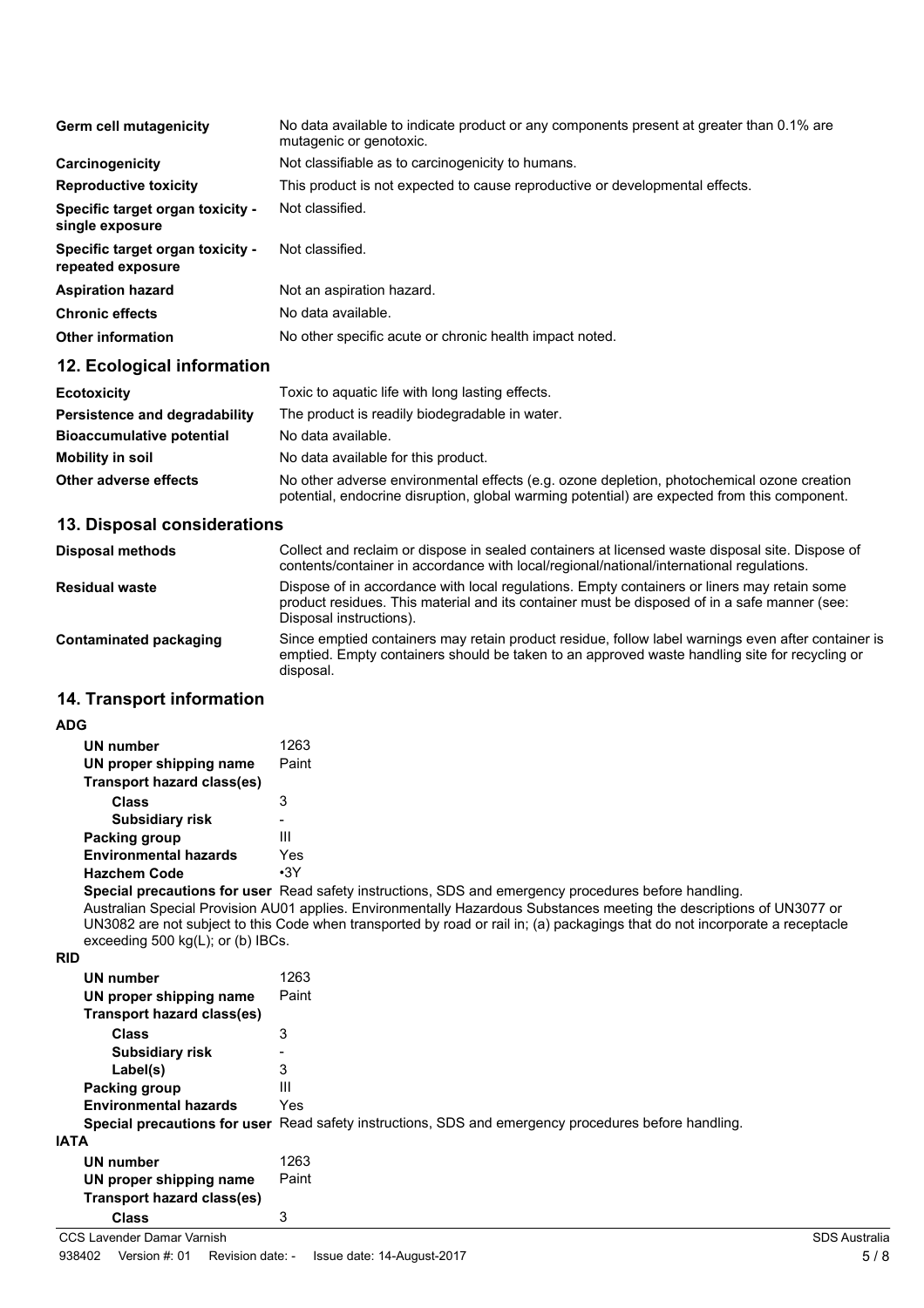| Ш                                                                                                                                                                                 |
|-----------------------------------------------------------------------------------------------------------------------------------------------------------------------------------|
| Yes                                                                                                                                                                               |
| 3L                                                                                                                                                                                |
| <b>Special precautions for user</b> Read safety instructions, SDS and emergency procedures before handling.                                                                       |
|                                                                                                                                                                                   |
| 1263                                                                                                                                                                              |
| <b>PAINT</b>                                                                                                                                                                      |
|                                                                                                                                                                                   |
| 3                                                                                                                                                                                 |
|                                                                                                                                                                                   |
| Ш                                                                                                                                                                                 |
|                                                                                                                                                                                   |
| Yes                                                                                                                                                                               |
| $F-E$ , $S-E$                                                                                                                                                                     |
| Read safety instructions, SDS and emergency procedures before handling.<br>Special precautions for user                                                                           |
| This product is a liquid and when transported in bulk is covered under MARPOL 73/78 Annex II.<br>This product is listed in the IBC Code.<br>Ship type: 3<br>Pollution category: Y |
|                                                                                                                                                                                   |

## **15. Regulatory information**

**National regulations**

#### **Safety, health and environmental regulations**

No poison schedule number allocated. This Safety Data Sheet was prepared in accordance with Australia Model Code of Practice for the preparation of Safety Data Sheets for Hazardous Chemicals (23/12/2011).

#### **Australia Medicines & Poisons Appendix A** Poisons schedule number not allocated. **Australia Medicines & Poisons Appendix B** Poisons schedule number not allocated. **Australia Medicines & Poisons Appendix D** Poisons schedule number not allocated. **Australia Medicines & Poisons Appendix E** Poisons schedule number not allocated. **Australia Medicines & Poisons Appendix F** Poisons schedule number not allocated. **Australia Medicines & Poisons Appendix G** Poisons schedule number not allocated. **Australia Medicines & Poisons Appendix H** Poisons schedule number not allocated. **Australia Medicines & Poisons Appendix I** Poisons schedule number not allocated. **Australia Medicines & Poisons Appendix J** Poisons schedule number not allocated. **Australia Medicines & Poisons Appendix K** Poisons schedule number not allocated. **Australia Medicines & Poisons Schedule 10** Poisons schedule number not allocated. **Australia Medicines & Poisons Schedule 2** Poisons schedule number not allocated. **Australia Medicines & Poisons Schedule 3** Poisons schedule number not allocated. **Australia Medicines & Poisons Schedule 4** Poisons schedule number not allocated. **Australia Medicines & Poisons Schedule 5** Poisons schedule number not allocated.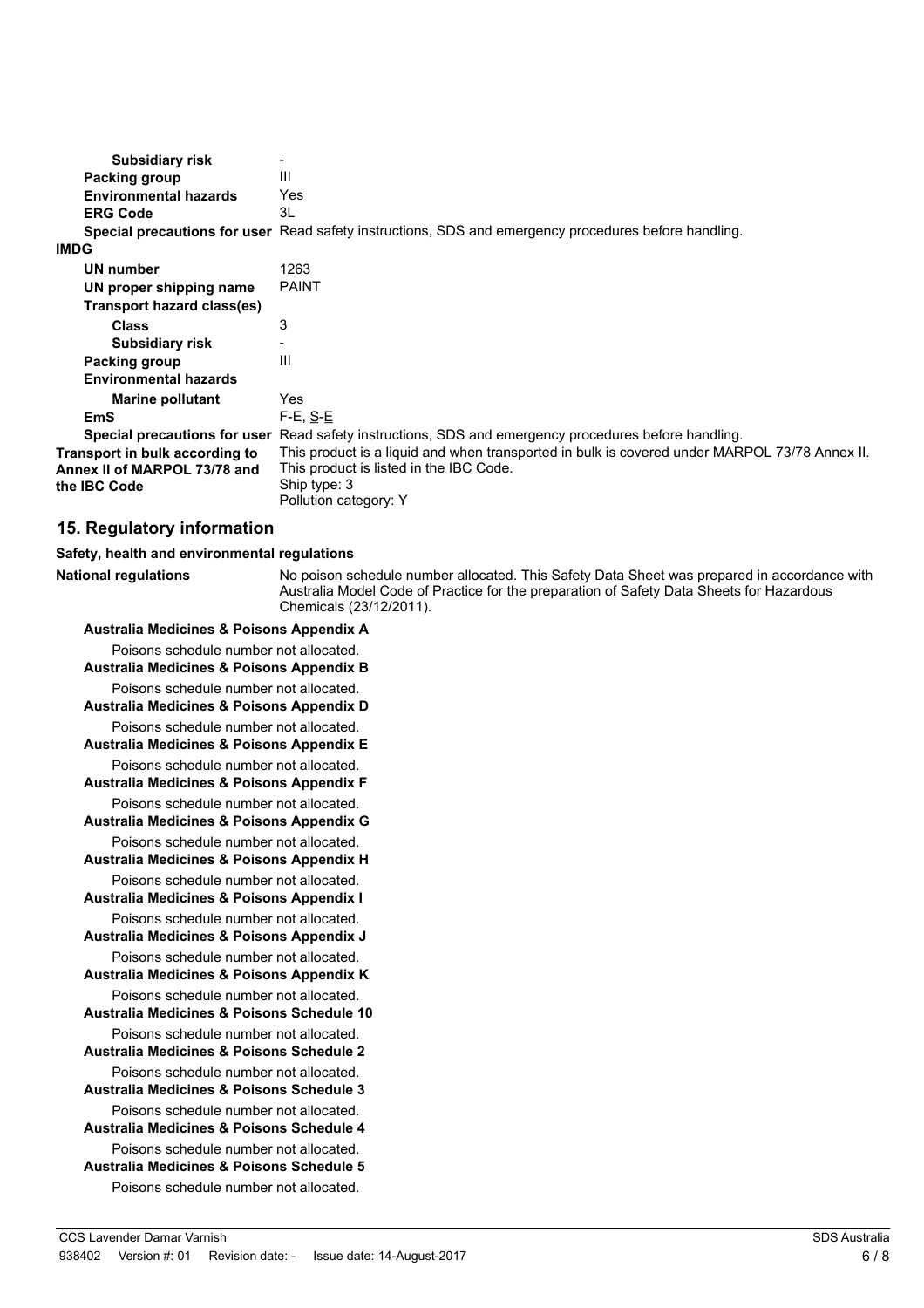| Australia Medicines & Poisons Schedule 6                                                 |                                                                                                                                                                                                                                                                        |                        |
|------------------------------------------------------------------------------------------|------------------------------------------------------------------------------------------------------------------------------------------------------------------------------------------------------------------------------------------------------------------------|------------------------|
| Poisons schedule number not allocated.                                                   |                                                                                                                                                                                                                                                                        |                        |
| Australia Medicines & Poisons Schedule 7                                                 |                                                                                                                                                                                                                                                                        |                        |
| Poisons schedule number not allocated.<br>Australia Medicines & Poisons Schedule 8       |                                                                                                                                                                                                                                                                        |                        |
| Poisons schedule number not allocated.<br>Australia Medicines & Poisons Schedule 9       |                                                                                                                                                                                                                                                                        |                        |
| Poisons schedule number not allocated.<br><b>High Volume Industrial Chemicals (HVIC)</b> |                                                                                                                                                                                                                                                                        |                        |
| Not listed.                                                                              |                                                                                                                                                                                                                                                                        |                        |
|                                                                                          | Importation of Ozone Deleting Substances (Customs(Prohibited imports) Regulations 1956, Schedule 10)                                                                                                                                                                   |                        |
| Not listed.                                                                              | National Pollutant Inventory (NPI) substance reporting list                                                                                                                                                                                                            |                        |
| Not listed.                                                                              |                                                                                                                                                                                                                                                                        |                        |
| <b>Prohibited Carcinogenic Substances</b>                                                |                                                                                                                                                                                                                                                                        |                        |
| Not regulated.<br>NOHSC:1005 (1994) as amended)                                          | Prohibited Substances (National Model Regulation for the control of Workplace Hazardous Substances, Schedule 2                                                                                                                                                         |                        |
| Not listed.                                                                              | Resricted Importation of Organochlorine Chemicals (Customs(Prohibited Imports) Regulations 1956, Schedule 9)                                                                                                                                                           |                        |
| Not listed.                                                                              |                                                                                                                                                                                                                                                                        |                        |
| <b>Restricted Carcinogenic Substances</b>                                                |                                                                                                                                                                                                                                                                        |                        |
| Not regulated.                                                                           |                                                                                                                                                                                                                                                                        |                        |
| <b>International regulations</b>                                                         |                                                                                                                                                                                                                                                                        |                        |
| <b>Stockholm Convention</b>                                                              |                                                                                                                                                                                                                                                                        |                        |
| Not applicable.<br><b>Rotterdam Convention</b>                                           |                                                                                                                                                                                                                                                                        |                        |
| Not applicable.<br>Kyoto protocol                                                        |                                                                                                                                                                                                                                                                        |                        |
| Not applicable.                                                                          |                                                                                                                                                                                                                                                                        |                        |
| <b>Montreal Protocol</b>                                                                 |                                                                                                                                                                                                                                                                        |                        |
| Not applicable.<br><b>Basel Convention</b>                                               |                                                                                                                                                                                                                                                                        |                        |
| Not applicable.                                                                          |                                                                                                                                                                                                                                                                        |                        |
| <b>International Inventories</b>                                                         |                                                                                                                                                                                                                                                                        |                        |
| Country(s) or region                                                                     | Inventory name                                                                                                                                                                                                                                                         | On inventory (yes/no)* |
| Australia                                                                                | Australian Inventory of Chemical Substances (AICS)                                                                                                                                                                                                                     | Yes                    |
| Canada                                                                                   | Domestic Substances List (DSL)                                                                                                                                                                                                                                         | Yes                    |
| Canada                                                                                   | Non-Domestic Substances List (NDSL)                                                                                                                                                                                                                                    | No                     |
| China                                                                                    | Inventory of Existing Chemical Substances in China (IECSC)                                                                                                                                                                                                             | Yes                    |
| Europe                                                                                   | European Inventory of Existing Commercial Chemical<br>Substances (EINECS)                                                                                                                                                                                              | No                     |
| Europe                                                                                   | European List of Notified Chemical Substances (ELINCS)                                                                                                                                                                                                                 | No                     |
| Japan                                                                                    | Inventory of Existing and New Chemical Substances (ENCS)                                                                                                                                                                                                               | No                     |
| Korea                                                                                    | Existing Chemicals List (ECL)                                                                                                                                                                                                                                          | Yes                    |
| New Zealand                                                                              | New Zealand Inventory                                                                                                                                                                                                                                                  | Yes                    |
| Philippines                                                                              | Philippine Inventory of Chemicals and Chemical Substances<br>(PICCS)                                                                                                                                                                                                   | Yes                    |
| Taiwan                                                                                   | Taiwan Chemical Substance Inventory (TCSI)                                                                                                                                                                                                                             | Yes                    |
| United States & Puerto Rico                                                              | Toxic Substances Control Act (TSCA) Inventory                                                                                                                                                                                                                          | Yes                    |
| country(s).                                                                              | *A "Yes" indicates this product complies with the inventory requirements administered by the governing country(s).<br>A "No" indicates that one or more components of the product are not listed or exempt from listing on the inventory administered by the governing |                        |

# **16. Other information**

**Issue date** 14-August-2017